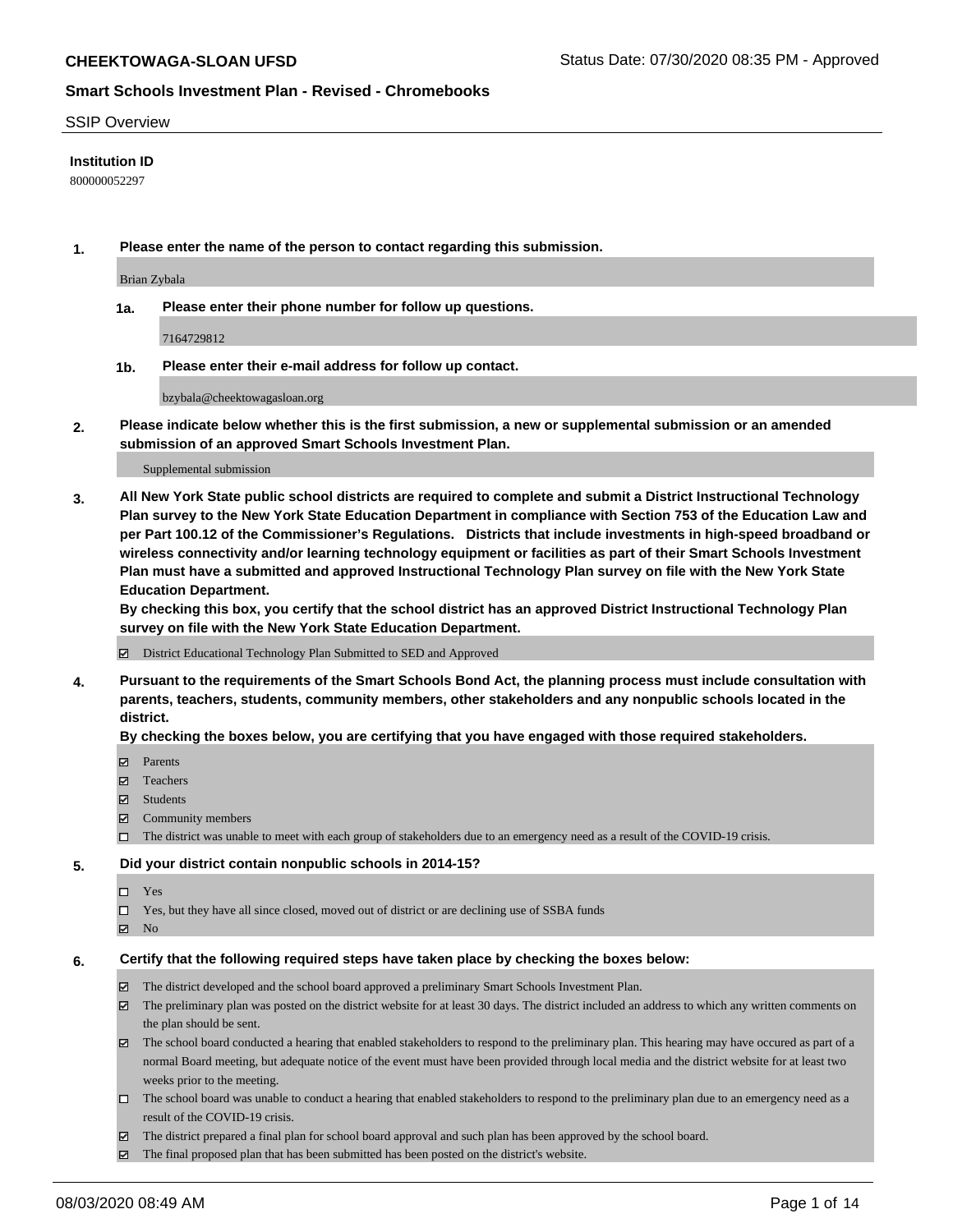SSIP Overview

**6a. Please upload the proposed Smart Schools Investment Plan (SSIP) that was posted on the district's website, along with any supporting materials. Note that this should be different than your recently submitted Educational Technology Survey. The Final SSIP, as approved by the School Board, should also be posted on the website and remain there during the course of the projects contained therein.**

Smart Schools Timeline and Process.pptx.pdf SSIP Summary Sheet.docx.pdf Quote007836v1 1.pdf

**6b. Enter the webpage address where the final Smart Schools Investment Plan is posted. The Plan should remain posted for the life of the included projects.**

https://www.cheektowagasloan.org/Page/972

**7. Please enter an estimate of the total number of students and staff that will benefit from this Smart Schools Investment Plan based on the cumulative projects submitted to date.**

1,251

**8. An LEA/School District may partner with one or more other LEA/School Districts to form a consortium to pool Smart Schools Bond Act funds for a project that meets all other Smart School Bond Act requirements. Each school district participating in the consortium will need to file an approved Smart Schools Investment Plan for the project and submit a signed Memorandum of Understanding that sets forth the details of the consortium including the roles of each respective district.**

The district plans to participate in a consortium to partner with other school district(s) to implement a Smart Schools project.

**9. Please enter the name and 6-digit SED Code for each LEA/School District participating in the Consortium.**

| <b>Partner LEA/District</b> | <b>ISED BEDS Code</b> |
|-----------------------------|-----------------------|
| (No Response)               | (No Response)         |

**10. Please upload a signed Memorandum of Understanding with all of the participating Consortium partners.**

(No Response)

**11. Your district's Smart Schools Bond Act Allocation is:**

\$1,351,882

**12. Final 2014-15 BEDS Enrollment to calculate Nonpublic Sharing Requirement**

|              | Public Enrollment | l Nonpublic Enrollment | <b>Total Enrollment</b> | I Nonpublic Percentage |
|--------------|-------------------|------------------------|-------------------------|------------------------|
| l Enrollment | .380              |                        | 1.380.00                | 0.00                   |

**13. This table compares each category budget total, as entered in that category's page, to the total expenditures listed in the category's expenditure table. Any discrepancies between the two must be resolved before submission.**

|                                                 | Sub-Allocations | <b>Expenditure Totals</b> | Difference |
|-------------------------------------------------|-----------------|---------------------------|------------|
| School Connectivity                             | 0.00            | 0.00                      | 0.00       |
| Connectivity Projects for<br><b>Communities</b> | 0.00            | 0.00                      | 0.00       |
| <b>Classroom Technology</b>                     | 276,506.73      | 276,506.73                | 0.00       |
| Pre-Kindergarten Classrooms                     | 0.00            | 0.00                      | 0.00       |
| Replace Transportable<br>Classrooms             | 0.00            | 0.00                      | 0.00       |
| High-Tech Security Features                     | 0.00            | 0.00                      | 0.00       |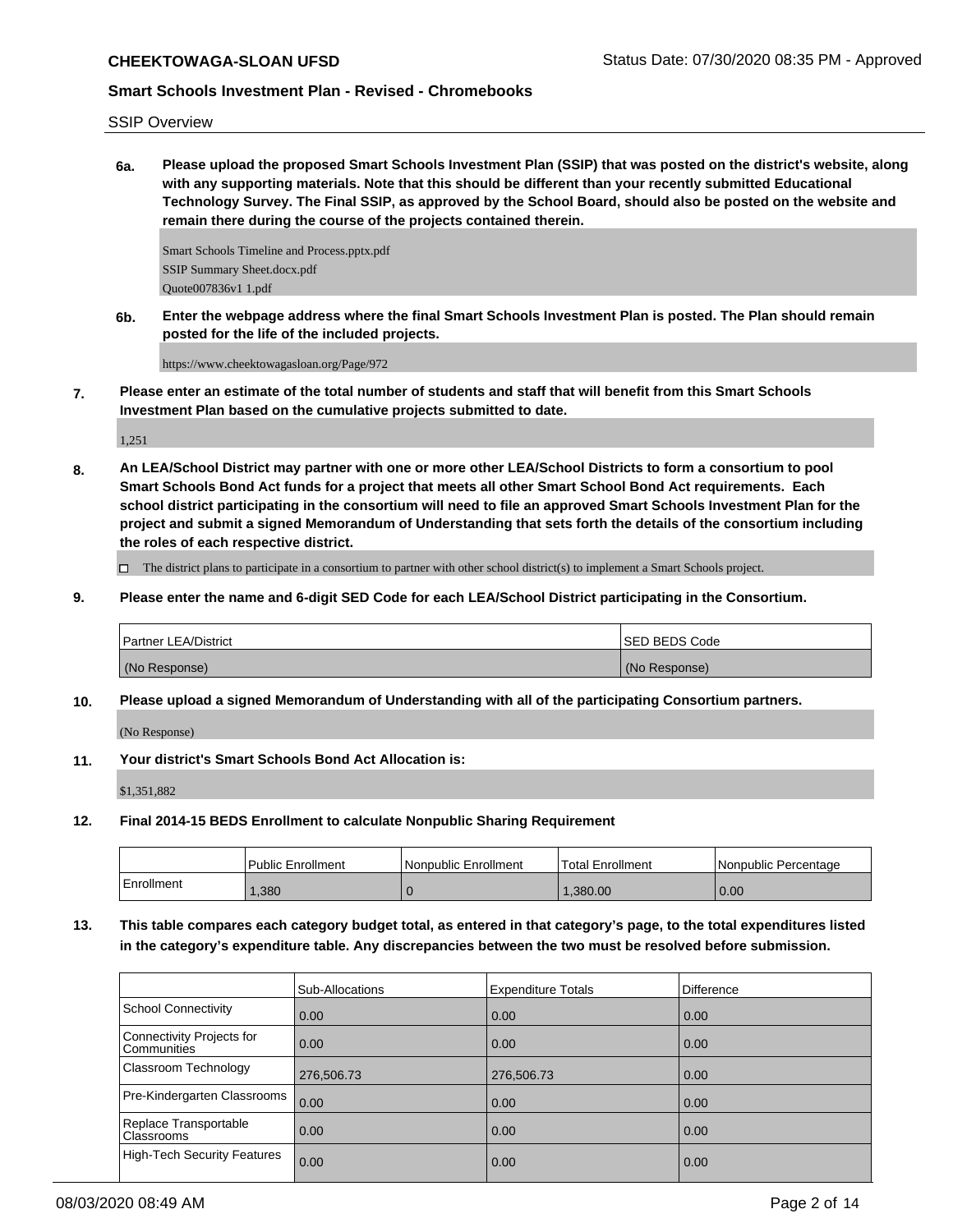SSIP Overview

|                | <b>Sub-Allocations</b> | Expenditure Totals | <b>Difference</b> |
|----------------|------------------------|--------------------|-------------------|
| Nonpublic Loan | 0.00                   | 0.00               | 0.00              |
| <b>Totals:</b> | 276,507                | 276.507            | -C                |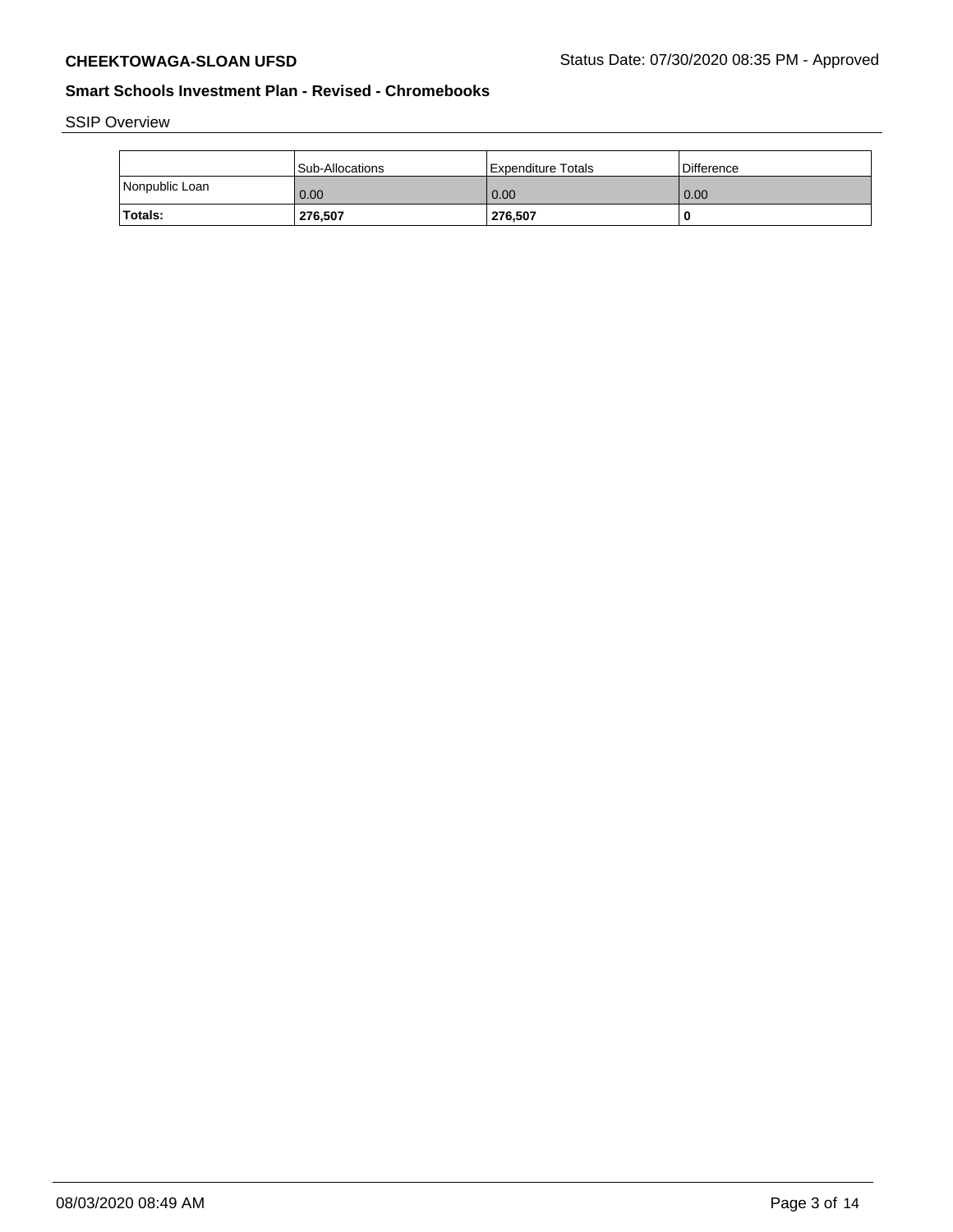School Connectivity

- **1. In order for students and faculty to receive the maximum benefit from the technology made available under the Smart Schools Bond Act, their school buildings must possess sufficient connectivity infrastructure to ensure that devices can be used during the school day. Smart Schools Investment Plans must demonstrate that:**
	- **• sufficient infrastructure that meets the Federal Communications Commission's 100 Mbps per 1,000 students standard currently exists in the buildings where new devices will be deployed, or**
	- **• is a planned use of a portion of Smart Schools Bond Act funds, or**
	- **• is under development through another funding source.**

**Smart Schools Bond Act funds used for technology infrastructure or classroom technology investments must increase the number of school buildings that meet or exceed the minimum speed standard of 100 Mbps per 1,000 students and staff within 12 months. This standard may be met on either a contracted 24/7 firm service or a "burstable" capability. If the standard is met under the burstable criteria, it must be:**

**1. Specifically codified in a service contract with a provider, and**

**2. Guaranteed to be available to all students and devices as needed, particularly during periods of high demand, such as computer-based testing (CBT) periods.**

**Please describe how your district already meets or is planning to meet this standard within 12 months of plan submission.**

(No Response)

**1a. If a district believes that it will be impossible to meet this standard within 12 months, it may apply for a waiver of this requirement, as described on the Smart Schools website. The waiver must be filed and approved by SED prior to submitting this survey.**

 $\Box$  By checking this box, you are certifying that the school district has an approved waiver of this requirement on file with the New York State Education Department.

**2. Connectivity Speed Calculator (Required). If the district currently meets the required speed, enter "Currently Met" in the last box: Expected Date When Required Speed Will be Met.**

|                  | l Number of     | Required Speed | Current Speed in | Expected Speed | Expected Date                           |
|------------------|-----------------|----------------|------------------|----------------|-----------------------------------------|
|                  | <b>Students</b> | In Mbps        | l Mbps           | to be Attained | When Required                           |
|                  |                 |                |                  |                | l Within 12 Months ISpeed Will be Met l |
| Calculated Speed | (No Response)   | 0.00           | (No Response)    | (No Response)  | (No Response)                           |

**3. Describe how you intend to use Smart Schools Bond Act funds for high-speed broadband and/or wireless connectivity projects in school buildings.**

(No Response)

**4. Describe the linkage between the district's District Instructional Technology Plan and how the proposed projects will improve teaching and learning. (There should be a link between your response to this question and your responses to Question 1 in Section IV - NYSED Initiatives Alignment: "Explain how the district use of instructional technology will serve as a part of a comprehensive and sustained effort to support rigorous academic standards attainment and performance improvement for students."** 

**Your answer should also align with your answers to the questions in Section II - Strategic Technology Planning and the associated Action Steps in Section III - Action Plan.)**

(No Response)

**5. If the district wishes to have students and staff access the Internet from wireless devices within the school building, or in close proximity to it, it must first ensure that it has a robust Wi-Fi network in place that has sufficient bandwidth to meet user demand.**

**Please describe how you have quantified this demand and how you plan to meet this demand.**

(No Response)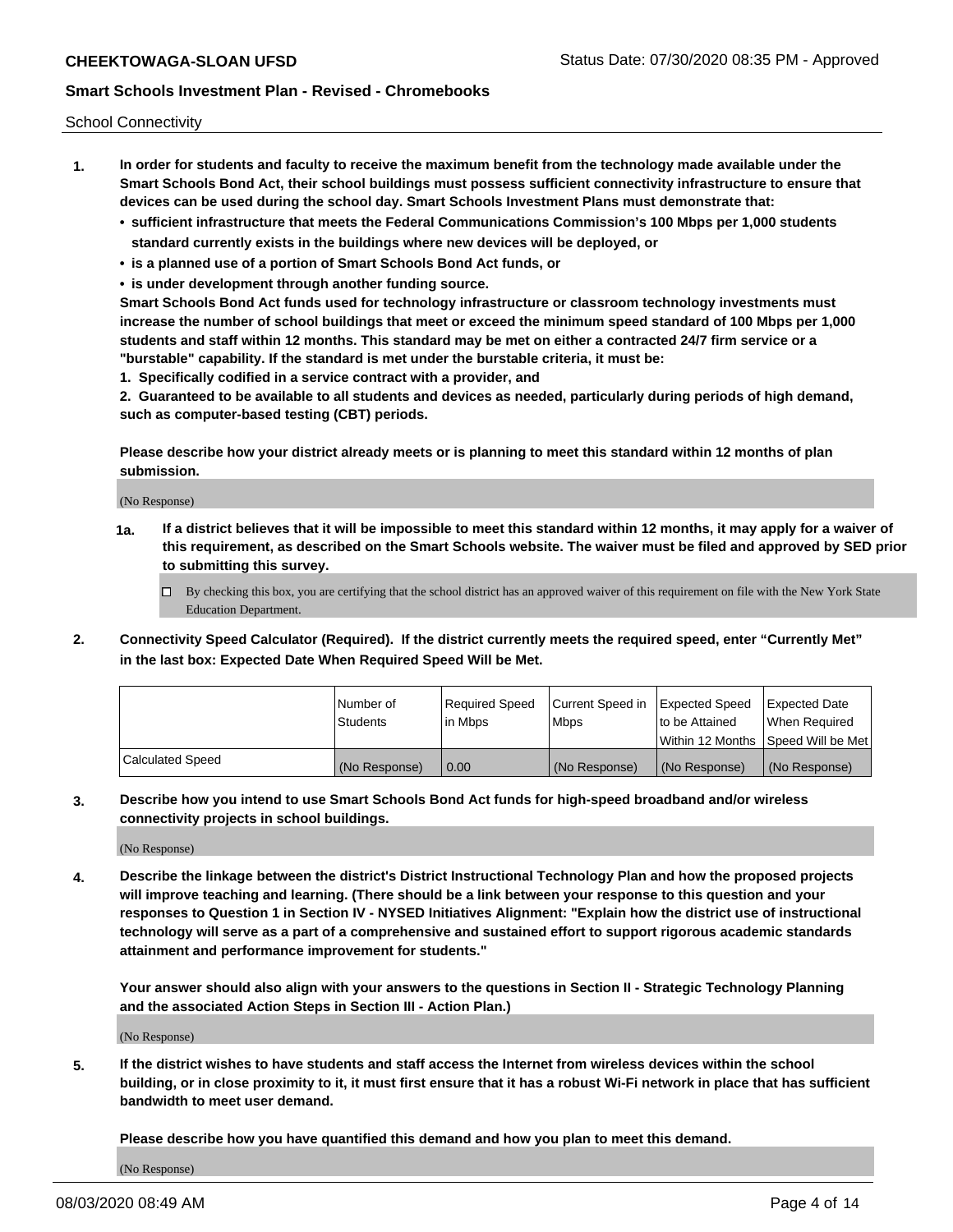School Connectivity

**6. Smart Schools plans with any expenditures in the School Connectivity category require a project number from the Office of Facilities Planning. Districts must submit an SSBA LOI and receive project numbers prior to submitting the SSIP. As indicated on the LOI, some projects may be eligible for a streamlined review and will not require a building permit.**

**Please indicate on a separate row each project number given to you by the Office of Facilities Planning.**

| Project Number |  |
|----------------|--|
| (No Response)  |  |

**7. Certain high-tech security and connectivity infrastructure projects may be eligible for an expedited review process as determined by the Office of Facilities Planning.**

## **Was your project deemed eligible for streamlined review?**

(No Response)

## **8. Include the name and license number of the architect or engineer of record.**

| Name          | License Number |
|---------------|----------------|
| (No Response) | (No Response)  |

## **9. Public Expenditures – Loanable (Counts toward the nonpublic loan calculation)**

| Select the allowable expenditure type.<br>Repeat to add another item under each type. | <b>PUBLIC</b> Items to be<br>l Purchased | Quantity           | Cost Per Item    | <b>Total Cost</b> |
|---------------------------------------------------------------------------------------|------------------------------------------|--------------------|------------------|-------------------|
| (No Response)                                                                         | (No Response)                            | l (No<br>Response) | (No<br>Response) | $\overline{0.00}$ |
|                                                                                       |                                          | 0                  | 0.00             |                   |

## **10. Public Expenditures – Non-Loanable (Does not count toward nonpublic loan calculation)**

| Select the allowable expenditure | <b>PUBLIC</b> Items to be purchased | Quantity      | Cost per Item | <b>Total Cost</b> |
|----------------------------------|-------------------------------------|---------------|---------------|-------------------|
| type.                            |                                     |               |               |                   |
| Repeat to add another item under |                                     |               |               |                   |
| each type.                       |                                     |               |               |                   |
| (No Response)                    | (No Response)                       | (No Response) | (No Response) | 0.00              |
|                                  |                                     |               | 0.00          |                   |

#### **11. Final 2014-15 BEDS Enrollment to calculate Nonpublic Sharing Requirement (no changes allowed.)**

|            | Public Enrollment | l Nonpublic Enrollment | <b>Total Enrollment</b> | Nonpublic Percentage |
|------------|-------------------|------------------------|-------------------------|----------------------|
| Enrollment | ,380              |                        | .380.00                 | 0.00                 |

## **12. Total Public Budget - Loanable (Counts toward the nonpublic loan calculation)**

|                                                      | Public Allocations | <b>Estimated Nonpublic Loan</b><br>Amount | Estimated Total Sub-Allocations |
|------------------------------------------------------|--------------------|-------------------------------------------|---------------------------------|
| Network/Access Costs                                 | (No Response)      | 0.00                                      | 0.00                            |
| School Internal Connections and<br><b>Components</b> | (No Response)      | 0.00                                      | 0.00                            |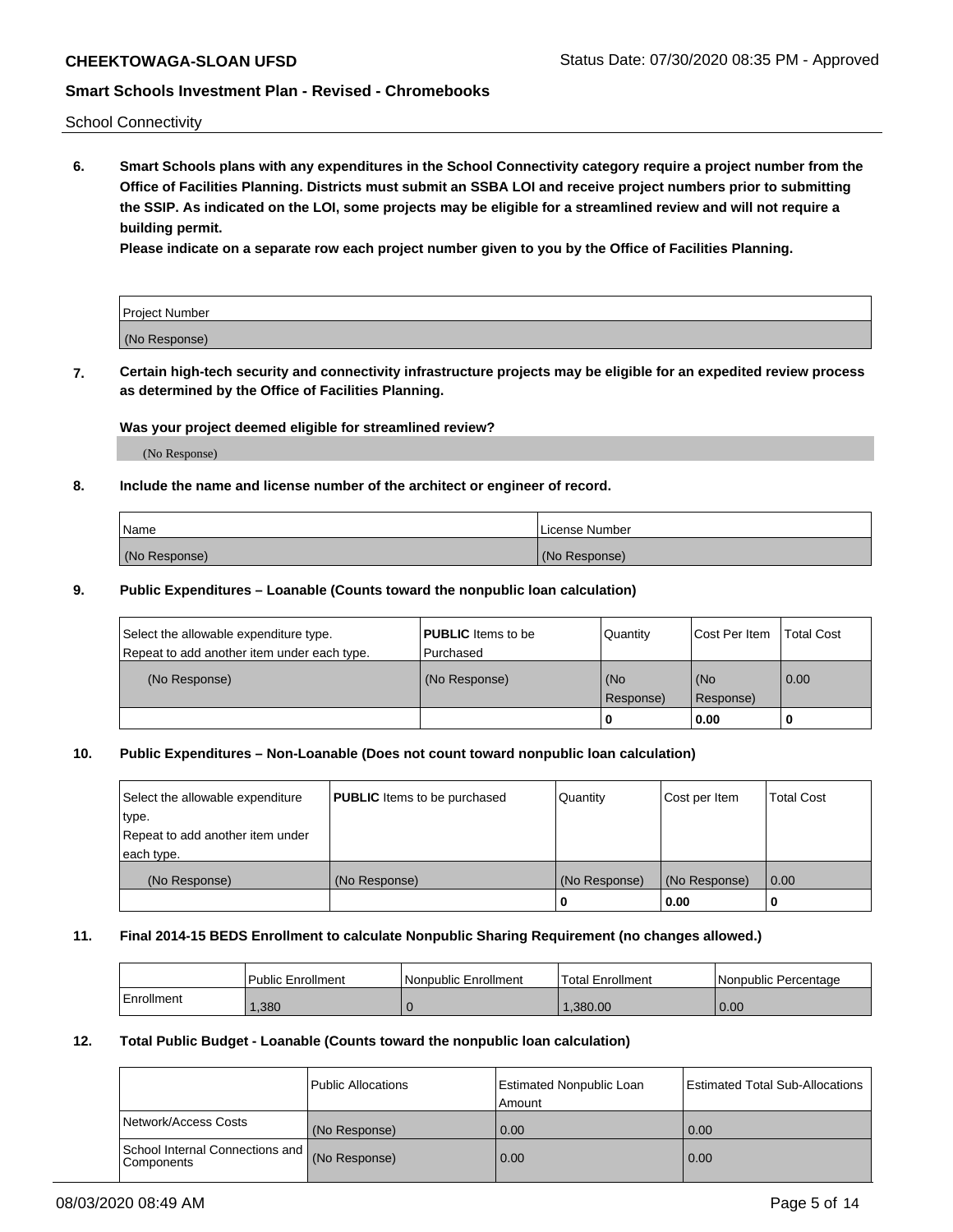School Connectivity

|         | <b>Public Allocations</b> | <b>Estimated Nonpublic Loan</b><br>Amount | <b>Estimated Total Sub-Allocations</b> |
|---------|---------------------------|-------------------------------------------|----------------------------------------|
| Other   | (No Response)             | 0.00                                      | 0.00                                   |
| Totals: | 0.00                      |                                           | O                                      |

# **13. Total Public Budget – Non-Loanable (Does not count toward the nonpublic loan calculation)**

|                                                   | Sub-<br>Allocation |
|---------------------------------------------------|--------------------|
| Network/Access Costs                              | (No Response)      |
| <b>Outside Plant Costs</b>                        | (No Response)      |
| <b>School Internal Connections and Components</b> | (No Response)      |
| Professional Services                             | (No Response)      |
| Testing                                           | (No Response)      |
| <b>Other Upfront Costs</b>                        | (No Response)      |
| <b>Other Costs</b>                                | (No Response)      |
| Totals:                                           | 0.00               |

# **14. School Connectivity Totals**

|                          | Total Sub-Allocations |
|--------------------------|-----------------------|
| Total Loanable Items     | 0.00                  |
| Total Non-Ioanable Items | 0.00                  |
| Totals:                  | 0                     |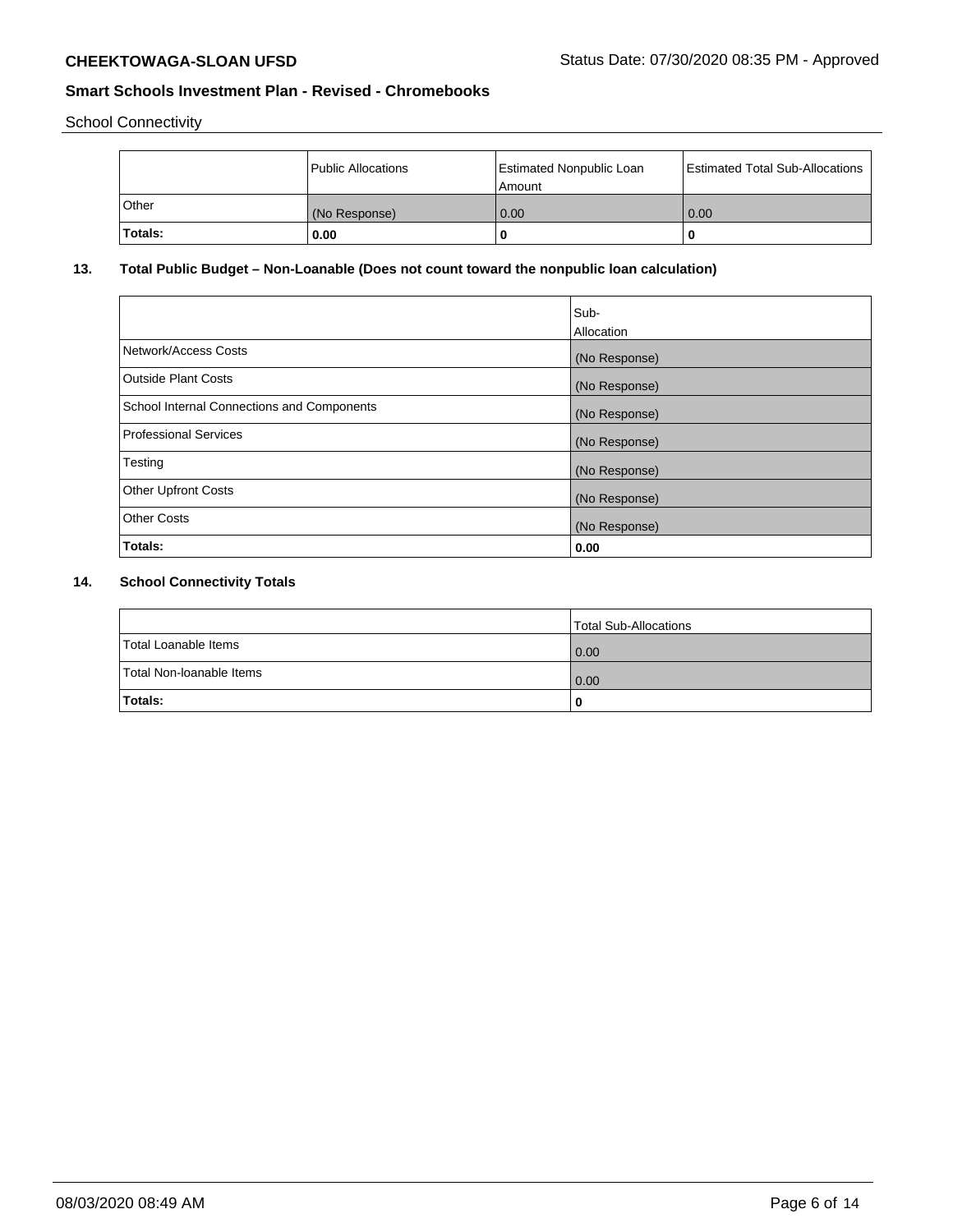Community Connectivity (Broadband and Wireless)

**1. Describe how you intend to use Smart Schools Bond Act funds for high-speed broadband and/or wireless connectivity projects in the community.**

(No Response)

**2. Please describe how the proposed project(s) will promote student achievement and increase student and/or staff access to the Internet in a manner that enhances student learning and/or instruction outside of the school day and/or school building.**

(No Response)

**3. Community connectivity projects must comply with all the necessary local building codes and regulations (building and related permits are not required prior to plan submission).**

 $\Box$  I certify that we will comply with all the necessary local building codes and regulations.

**4. Please describe the physical location of the proposed investment.**

(No Response)

**5. Please provide the initial list of partners participating in the Community Connectivity Broadband Project, along with their Federal Tax Identification (Employer Identification) number.**

| <b>Project Partners</b> | l Federal ID # |
|-------------------------|----------------|
| (No Response)           | (No Response)  |

**6. Please detail the type, quantity, per unit cost and total cost of the eligible items under each sub-category.**

| Select the allowable expenditure | Item to be purchased | Quantity      | Cost per Item | <b>Total Cost</b> |
|----------------------------------|----------------------|---------------|---------------|-------------------|
| type.                            |                      |               |               |                   |
| Repeat to add another item under |                      |               |               |                   |
| each type.                       |                      |               |               |                   |
| (No Response)                    | (No Response)        | (No Response) | (No Response) | 0.00              |
|                                  |                      | o             | 0.00          |                   |

**7. If you are submitting an allocation for Community Connectivity, complete this table.**

**Note that the calculated Total at the bottom of the table must equal the Total allocation for this category that you entered in the SSIP Overview overall budget.**

|                                    | Sub-Allocation |
|------------------------------------|----------------|
| Network/Access Costs               | (No Response)  |
| Outside Plant Costs                | (No Response)  |
| <b>Tower Costs</b>                 | (No Response)  |
| <b>Customer Premises Equipment</b> | (No Response)  |
| <b>Professional Services</b>       | (No Response)  |
| Testing                            | (No Response)  |
| <b>Other Upfront Costs</b>         | (No Response)  |
| <b>Other Costs</b>                 | (No Response)  |
| Totals:                            | 0.00           |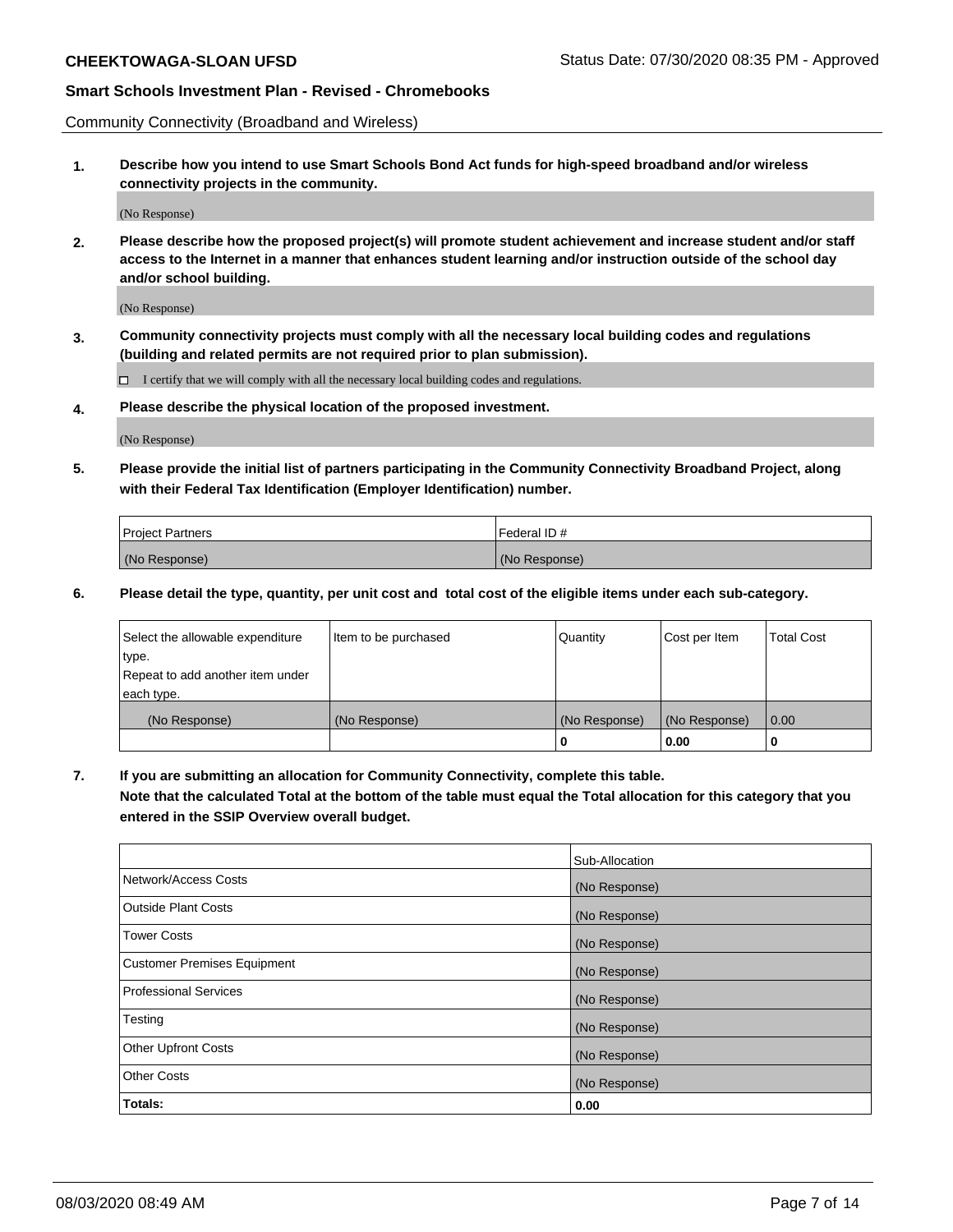## Classroom Learning Technology

**1. In order for students and faculty to receive the maximum benefit from the technology made available under the Smart Schools Bond Act, their school buildings must possess sufficient connectivity infrastructure to ensure that devices can be used during the school day. Smart Schools Investment Plans must demonstrate that sufficient infrastructure that meets the Federal Communications Commission's 100 Mbps per 1,000 students standard currently exists in the buildings where new devices will be deployed, or is a planned use of a portion of Smart Schools Bond Act funds, or is under development through another funding source. Smart Schools Bond Act funds used for technology infrastructure or classroom technology investments must**

**increase the number of school buildings that meet or exceed the minimum speed standard of 100 Mbps per 1,000 students and staff within 12 months. This standard may be met on either a contracted 24/7 firm service or a "burstable" capability. If the standard is met under the burstable criteria, it must be:**

**1. Specifically codified in a service contract with a provider, and**

**2. Guaranteed to be available to all students and devices as needed, particularly during periods of high demand, such as computer-based testing (CBT) periods.**

**Please describe how your district already meets or is planning to meet this standard within 12 months of plan submission.**

As of Summer 2019, there is a Wireless Device placed in each classroom and workspace in every area of the district. It meets the FCC's standards with 100 Mbps per 1,000 students.

The District contracts all wireless services through Erie 1 BOCES, who provides maintenance and updates as needed through their Wide Area Network support team. We are using a 802.11ac Wave 2, which is approved on the Erie 1 BOCES standards list to be a rubust network. Since the addition of this network into the district in the Summer of 2019, there have not been any connectivity issues with our devices on the network. All areas are maintained via a 24/7 broadband service through BOCES and serviced as needed.

- **1a. If a district believes that it will be impossible to meet this standard within 12 months, it may apply for a waiver of this requirement, as described on the Smart Schools website. The waiver must be filed and approved by SED prior to submitting this survey.**
	- By checking this box, you are certifying that the school district has an approved waiver of this requirement on file with the New York State Education Department.
- **2. Connectivity Speed Calculator (Required). If the district currently meets the required speed, enter "Currently Met" in the last box: Expected Date When Required Speed Will be Met.**

|                         | l Number of<br>Students | Reauired Speed<br>l in Mbps | Current Speed in Expected Speed<br><b>Mbps</b> | Ito be Attained                     | <b>Expected Date</b><br>When Reauired |
|-------------------------|-------------------------|-----------------------------|------------------------------------------------|-------------------------------------|---------------------------------------|
|                         |                         |                             |                                                | Within 12 Months 1Speed Will be Met |                                       |
| <b>Calculated Speed</b> | 1.251                   | 125.10                      | 1000                                           | 1000                                | now                                   |

**3. If the district wishes to have students and staff access the Internet from wireless devices within the school building, or in close proximity to it, it must first ensure that it has a robust Wi-Fi network in place that has sufficient bandwidth to meet user demand.**

**Please describe how you have quantified this demand and how you plan to meet this demand.**

We have purchased a 802.11ac Wave 2 wireless solution that exceeds the current bandwidth needs. This wireless solution is dependent on the network infrastructure that has recently been implemented with bandwidth capabilities that exceed the users needs. Also, this wireless solution is dependent on an existing Internet service that also exceeds the needs of the users.

We are able to determine this with the help of our local BOCES that provides us with daily monitoring of user bandwidth.

**4. All New York State public school districts are required to complete and submit an Instructional Technology Plan survey to the New York State Education Department in compliance with Section 753 of the Education Law and per Part 100.12 of the Commissioner's Regulations.**

**Districts that include educational technology purchases as part of their Smart Schools Investment Plan must have a submitted and approved Instructional Technology Plan survey on file with the New York State Education Department.**

By checking this box, you are certifying that the school district has an approved Instructional Technology Plan survey on file with the New York State Education Department.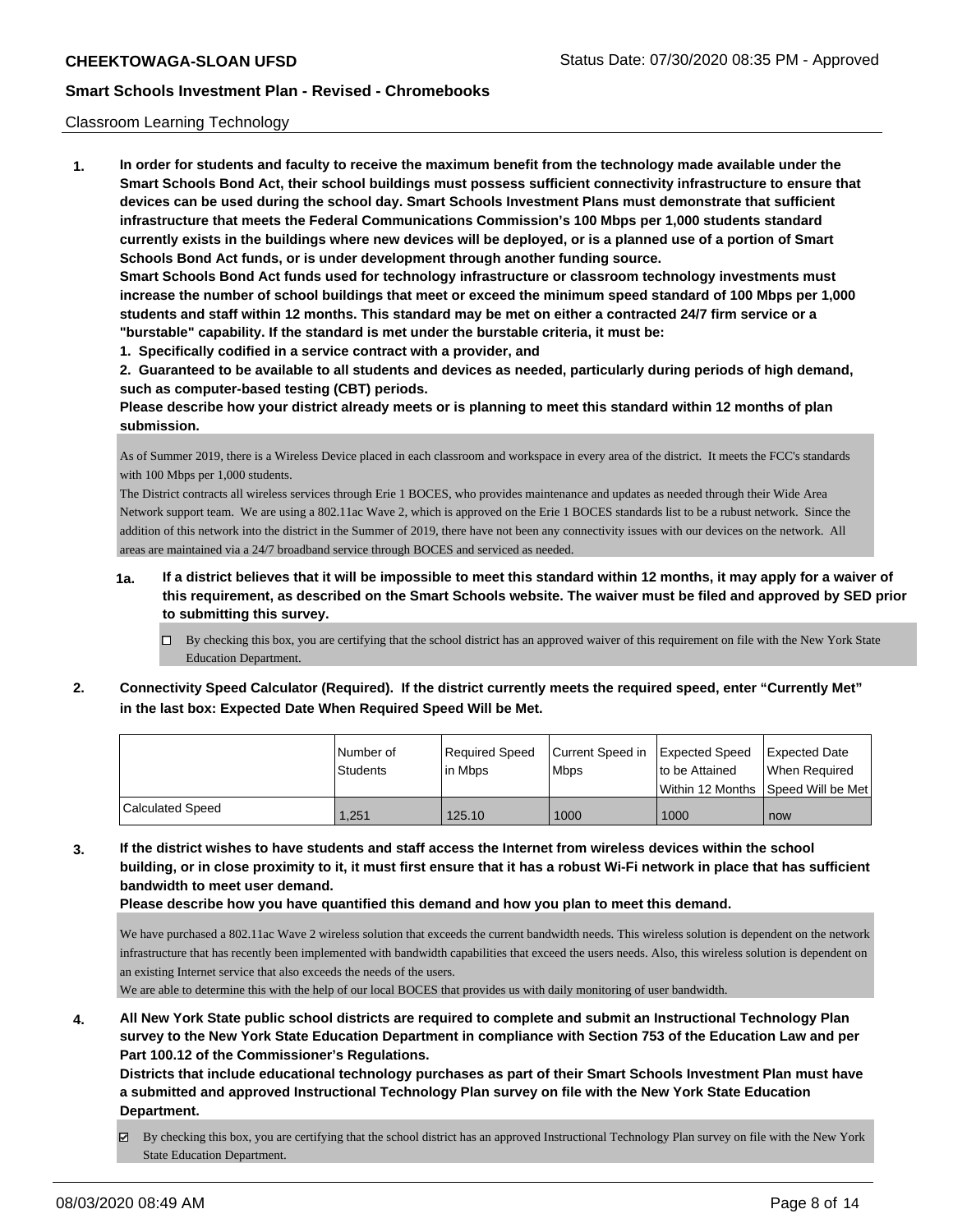## Classroom Learning Technology

**5. Describe the devices you intend to purchase and their compatibility with existing or planned platforms or systems. Specifically address the adequacy of each facility's electrical, HVAC and other infrastructure necessary to install and support the operation of the planned technology.**

We plan to purchase Chromebooks for the eventual goal of 1:1 devices for all students. They will be housed on a cart, which will charge at a determined location. There are adequate power sources in these designated area to support the carts and chromebooks. To utilize the Chromebooks, they will be accessible via the Wireless system, with an access point in each classroom and workspace.

- **6. Describe how the proposed technology purchases will:**
	- **> enhance differentiated instruction;**
	- **> expand student learning inside and outside the classroom;**
	- **> benefit students with disabilities and English language learners; and**
	- **> contribute to the reduction of other learning gaps that have been identified within the district.**

**The expectation is that districts will place a priority on addressing the needs of students who struggle to succeed in a rigorous curriculum. Responses in this section should specifically address this concern and align with the district's Instructional Technology Plan (in particular Question 2 of E. Curriculum and Instruction: "Does the district's instructional technology plan address the needs of students with disabilities to ensure equitable access to instruction, materials and assessments?" and Question 3 of the same section: "Does the district's instructional technology plan address the provision of assistive technology specifically for students with disabilities to ensure access to and participation in the general curriculum?")**

**In addition, describe how the district ensures equitable access to instruction, materials and assessments and participation in the general curriculum for both SWD and English Language Learners/Multilingual Learners (ELL/MLL) students.**

By purchasing Chromebooks for every student to utilize, instruction will be enhanced. Teachers can utilize a "flipped classroom" model so that students can view assignments, videos, questions and other appropriate materials electronically. Teachers can expand the use of Google Classroom to allow students to respond to lessons, and can assess students in real time since all students will have access to a Chromebook. In addition, teachers could explore innovative teaching such as using the inquiry model, therefore differentiating instruction because students will be exploring topics and issues that interest them, and they will have the devices to research and view an infinite number of resources.

One primary use of the Chromebooks will be Google Classroom. This connects learning both inside and outside of the classroom because students can access their work from any device by logging in through their Google accounts. Teachers can view written work or presentations from any device as well, and comment on student work directly in Google. This makes for seamless learning and increases the technology skills of students to prepare for college, career and beyond.

Students who have disabilities and are English language learners will benefit tremendously from having a device. They could use apps that use voice to text for written assignments, or other adaptable technology applications. Having access to videos and other multimedia avenues will allow for students to view real-life resources and connect to the curriculum and standards.

In our district, we have identified learning gaps both in ELA and Math. Students will be required to take their assessments on the computer in the coming years, and by each having their own devices they can practice taking assessments on the computer and later apply it to the state assessments. In addition, students will be able to use their devices to participate in online games, videos, presentations, and other resources that go beyond the scope of a textbook or workbook. This will lead to greater achievement in all academic areas.

# **7. Where appropriate, describe how the proposed technology purchases will enhance ongoing communication with parents and other stakeholders and help the district facilitate technology-based regional partnerships, including distance learning and other efforts.**

Communication will be enhanced greatly with the addition of 1:1 Chromebooks for students. All students will have a google account through the district, allowing teachers to utilize Google Classroom right through the Chromebooks. They will be able to post assignments, assessments, and other interactive materials such as videos, links to websites, blogs, articles, etc. Students will be able to log into their Google accounts from home and show their parents what they are working on in class. The use of the Chromebooks in the classrooms will also allow for documents to be shared easily with other teachers, collaboration across subject areas, and seamless transition into each school year so that teachers can view previous work that students have completed.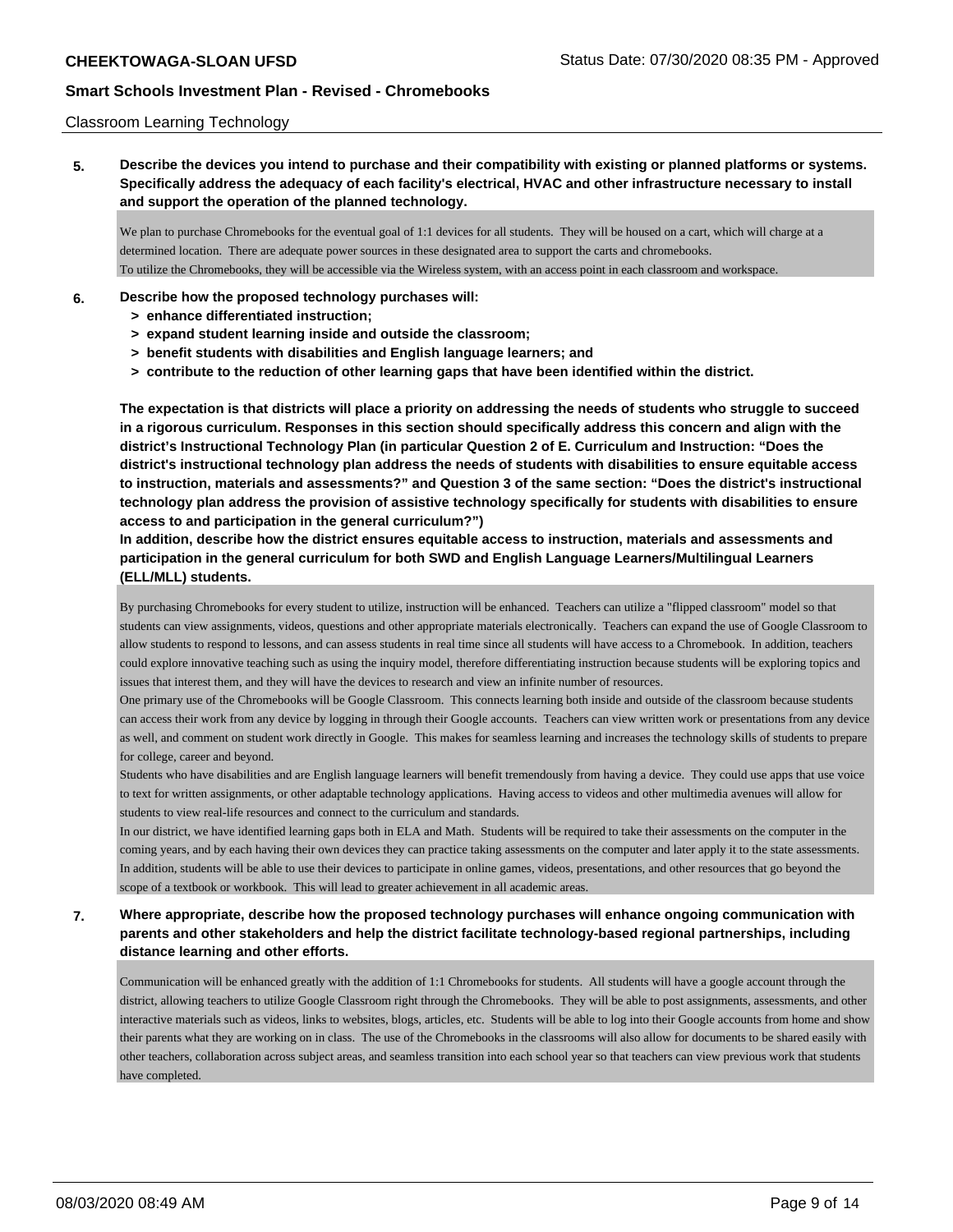## Classroom Learning Technology

**8. Describe the district's plan to provide professional development to ensure that administrators, teachers and staff can employ the technology purchased to enhance instruction successfully.**

**Note: This response should be aligned and expanded upon in accordance with your district's response to Question 1 of F. Professional Development of your Instructional Technology Plan: "Please provide a summary of professional development offered to teachers and staff, for the time period covered by this plan, to support technology to enhance teaching and learning. Please include topics, audience and method of delivery within your summary."**

In the District Instructional Technology Plan, there is a professional development goal that states:

**Professional Development and Technology Integration: Increase the knowledge of the students and teachers use of technology to improve teaching and learning, interact successfully in a 21st Century skill environment and achieve the district goals; provide educators with the necessary professional development in order to implement a 21st Century culture of learning.**

For this Chromebook initiative, the District will collaborate with Erie 1 BOCES and in-district personnel to provide ongoing professional development in how to utilize Google Classroom, and also on the latest apps and websites that can enhance the learning process in the classroom. This will take place throughout the 2019-2020 school year and subsequent years. There are 4 dates per building (16 total) where teachers will have access to professional development.

- **9. Districts must contact one of the SUNY/CUNY teacher preparation programs listed on the document on the left side of the page that supplies the largest number of the district's new teachers to request advice on innovative uses and best practices at the intersection of pedagogy and educational technology.**
	- By checking this box, you certify that you have contacted the SUNY/CUNY teacher preparation program that supplies the largest number of your new teachers to request advice on these issues.
	- **9a. Please enter the name of the SUNY or CUNY Institution that you contacted.**

Buffalo State College

**9b. Enter the primary Institution phone number.**

716-878-4000

**9c. Enter the name of the contact person with whom you consulted and/or will be collaborating with on innovative uses of technology and best practices.**

Dr. James Cercone

**10. To ensure the sustainability of technology purchases made with Smart Schools funds, districts must demonstrate a long-term plan to maintain and replace technology purchases supported by Smart Schools Bond Act funds. This sustainability plan shall demonstrate a district's capacity to support recurring costs of use that are ineligible for Smart Schools Bond Act funding such as device maintenance, technical support, Internet and wireless fees, maintenance of hotspots, staff professional development, building maintenance and the replacement of incidental items. Further, such a sustainability plan shall include a long-term plan for the replacement of purchased devices and equipment at the end of their useful life with other funding sources.**

By checking this box, you certify that the district has a sustainability plan as described above.

**11. Districts must ensure that devices purchased with Smart Schools Bond funds will be distributed, prepared for use, maintained and supported appropriately. Districts must maintain detailed device inventories in accordance with generally accepted accounting principles.**

By checking this box, you certify that the district has a distribution and inventory management plan and system in place.

**12. Please detail the type, quantity, per unit cost and total cost of the eligible items under each sub-category.**

| Select the allowable expenditure | I Item to be Purchased | l Quantitv | Cost per Item | <b>Total Cost</b> |
|----------------------------------|------------------------|------------|---------------|-------------------|
| type.                            |                        |            |               |                   |
| Repeat to add another item under |                        |            |               |                   |
| each type.                       |                        |            |               |                   |
| <b>Laptop Computers</b>          | HP CB11G7 Chromebook   | 810        | 251.50        | 203,715.00        |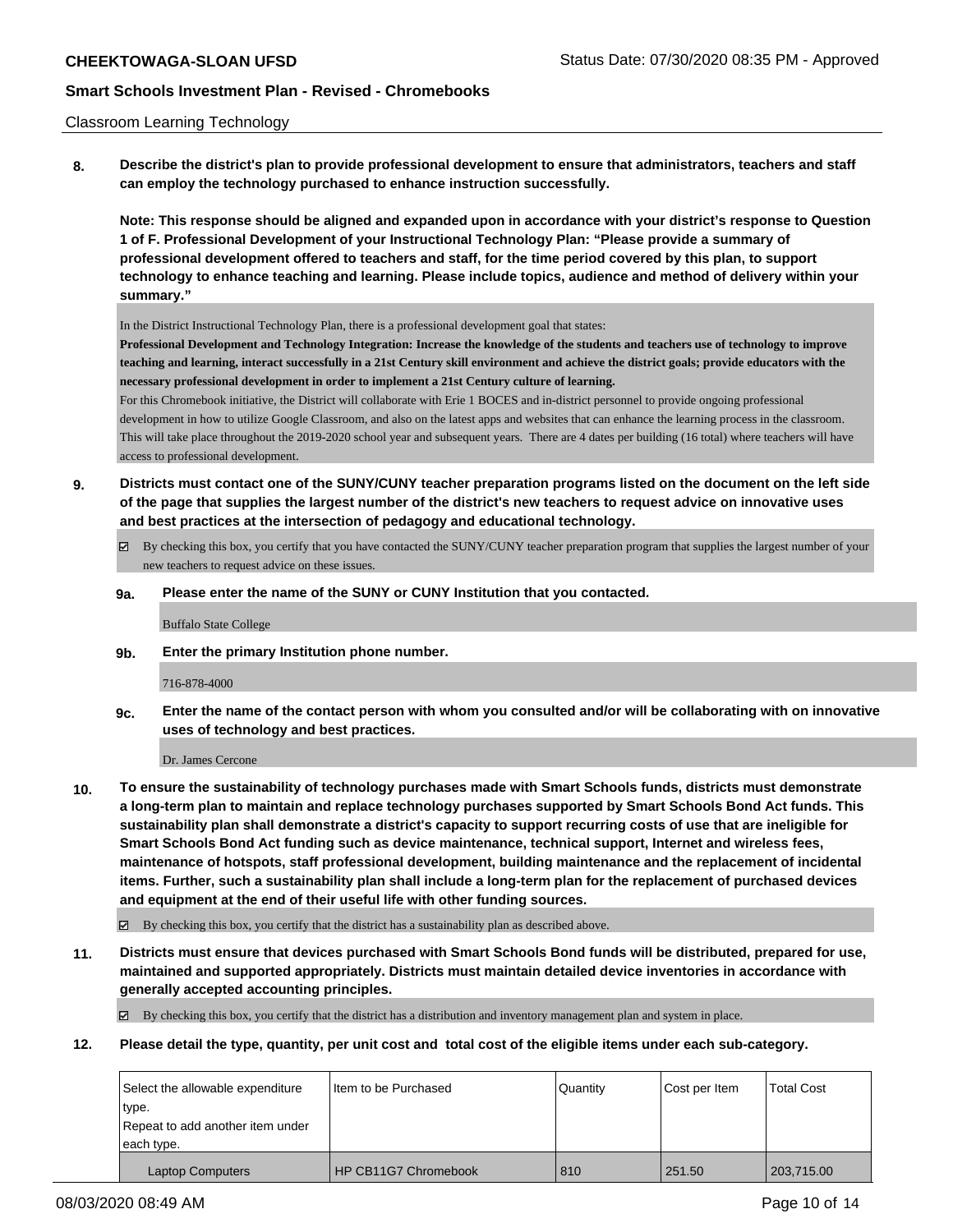# Classroom Learning Technology

| Select the allowable expenditure<br>type.<br>Repeat to add another item under<br>each type. | I Item to be Purchased           | Quantity | Cost per Item | <b>Total Cost</b> |
|---------------------------------------------------------------------------------------------|----------------------------------|----------|---------------|-------------------|
| <b>Other Costs</b>                                                                          | Google Chrome Management License | 810      | 24.00         | 19,440.00         |
| <b>Other Costs</b>                                                                          | <b>Ergotron Charting Carts</b>   | 27       | 1,219.99      | 32,939.73         |
| <b>Other Costs</b>                                                                          | HP 3y Warranty                   | 810      | 25.20         | 20,412.00         |
|                                                                                             |                                  | 2,457    | 1.520.69      | 276,507           |

# **13. Final 2014-15 BEDS Enrollment to calculate Nonpublic Sharing Requirement (no changes allowed.)**

|            | Public Enrollment | Nonpublic Enrollment | <b>Total Enrollment</b> | Nonpublic<br>l Percentage |
|------------|-------------------|----------------------|-------------------------|---------------------------|
| Enrollment | 1,380             |                      | 1,380.00                | 0.00                      |

# **14. If you are submitting an allocation for Classroom Learning Technology complete this table.**

|                          | Public School Sub-Allocation | <b>Estimated Nonpublic Loan</b><br>Amount<br>(Based on Percentage Above) | <b>Estimated Total Public and</b><br>Nonpublic Sub-Allocation |
|--------------------------|------------------------------|--------------------------------------------------------------------------|---------------------------------------------------------------|
| Interactive Whiteboards  | (No Response)                | 0.00                                                                     | 0.00                                                          |
| <b>Computer Servers</b>  | (No Response)                | 0.00                                                                     | 0.00                                                          |
| <b>Desktop Computers</b> | (No Response)                | 0.00                                                                     | 0.00                                                          |
| <b>Laptop Computers</b>  | 203,715.00                   | 0.00                                                                     | 203,715.00                                                    |
| <b>Tablet Computers</b>  | (No Response)                | 0.00                                                                     | 0.00                                                          |
| <b>Other Costs</b>       | 72,791.73                    | 0.00                                                                     | 72,791.73                                                     |
| Totals:                  | 276,506.73                   | 0                                                                        | 276,507                                                       |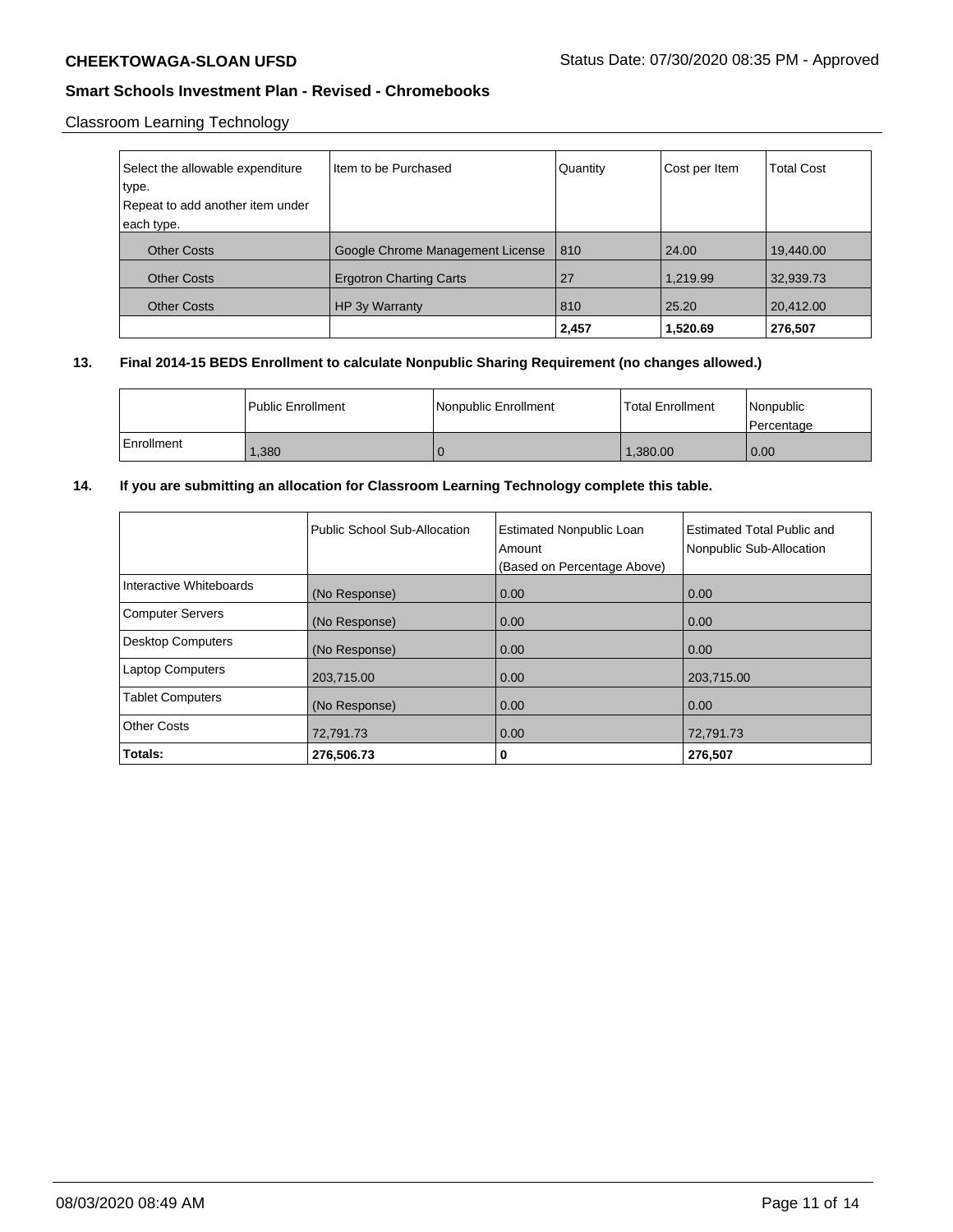## Pre-Kindergarten Classrooms

**1. Provide information regarding how and where the district is currently serving pre-kindergarten students and justify the need for additional space with enrollment projections over 3 years.**

(No Response)

- **2. Describe the district's plan to construct, enhance or modernize education facilities to accommodate prekindergarten programs. Such plans must include:**
	- **Specific descriptions of what the district intends to do to each space;**
	- **An affirmation that new pre-kindergarten classrooms will contain a minimum of 900 square feet per classroom;**
	- **The number of classrooms involved;**
	- **The approximate construction costs per classroom; and**
	- **Confirmation that the space is district-owned or has a long-term lease that exceeds the probable useful life of the improvements.**

(No Response)

**3. Smart Schools Bond Act funds may only be used for capital construction costs. Describe the type and amount of additional funds that will be required to support ineligible ongoing costs (e.g. instruction, supplies) associated with any additional pre-kindergarten classrooms that the district plans to add.**

(No Response)

**4. All plans and specifications for the erection, repair, enlargement or remodeling of school buildings in any public school district in the State must be reviewed and approved by the Commissioner. Districts that plan capital projects using their Smart Schools Bond Act funds will undergo a Preliminary Review Process by the Office of Facilities Planning.**

**Please indicate on a separate row each project number given to you by the Office of Facilities Planning.**

| Project Number |  |
|----------------|--|
| (No Response)  |  |
|                |  |

**5. Please detail the type, quantity, per unit cost and total cost of the eligible items under each sub-category.**

| Select the allowable expenditure | Item to be purchased | Quantity      | Cost per Item | <b>Total Cost</b> |
|----------------------------------|----------------------|---------------|---------------|-------------------|
| type.                            |                      |               |               |                   |
| Repeat to add another item under |                      |               |               |                   |
| each type.                       |                      |               |               |                   |
| (No Response)                    | (No Response)        | (No Response) | (No Response) | 0.00              |
|                                  |                      | U             | 0.00          |                   |

**6. If you have made an allocation for Pre-Kindergarten Classrooms, complete this table. Note that the calculated Total at the bottom of the table must equal the Total allocation for this category that you entered in the SSIP Overview overall budget.**

|                                          | Sub-Allocation |
|------------------------------------------|----------------|
| Construct Pre-K Classrooms               | (No Response)  |
| Enhance/Modernize Educational Facilities | (No Response)  |
| <b>Other Costs</b>                       | (No Response)  |
| Totals:                                  | 0.00           |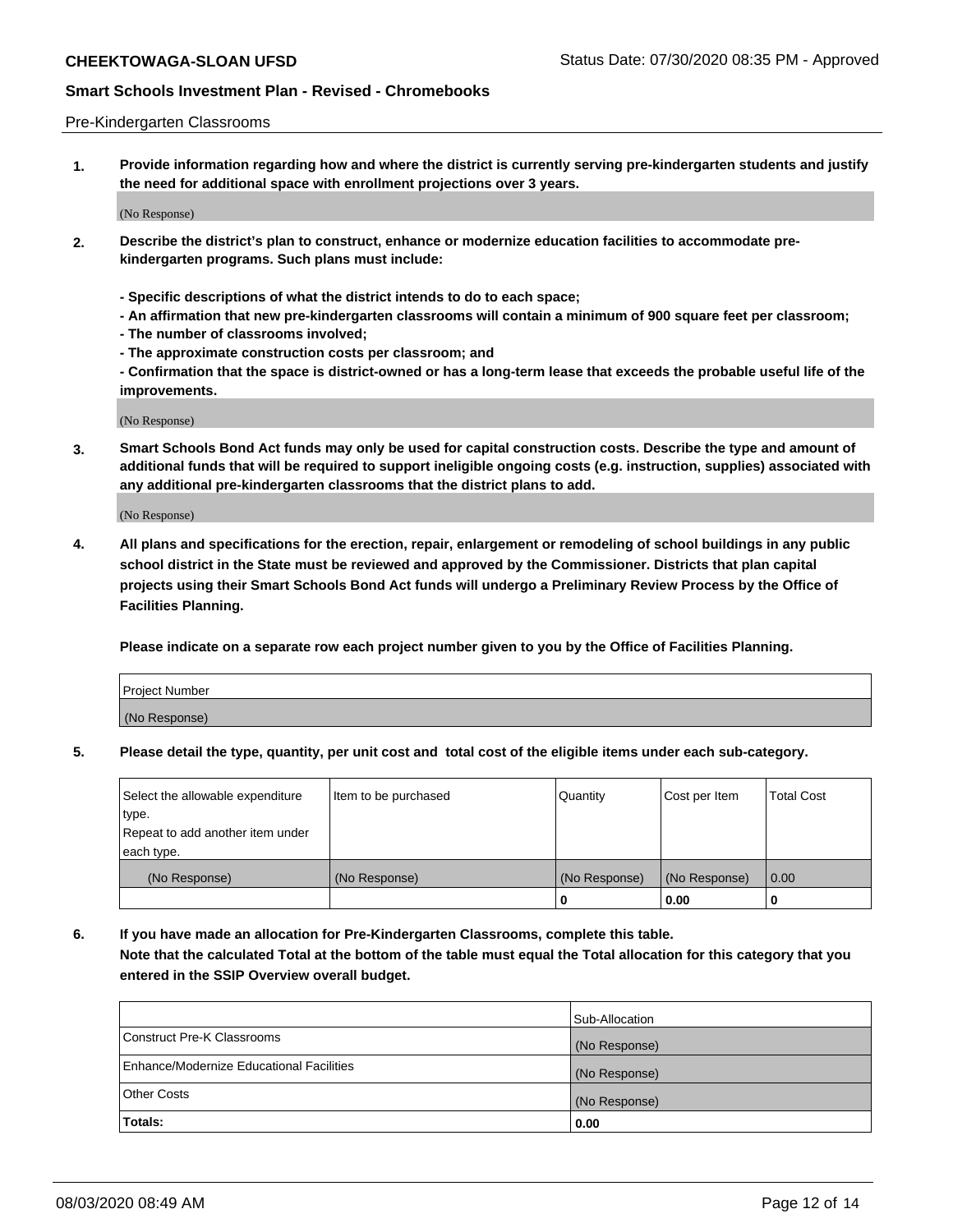Replace Transportable Classrooms

**1. Describe the district's plan to construct, enhance or modernize education facilities to provide high-quality instructional space by replacing transportable classrooms.**

(No Response)

**2. All plans and specifications for the erection, repair, enlargement or remodeling of school buildings in any public school district in the State must be reviewed and approved by the Commissioner. Districts that plan capital projects using their Smart Schools Bond Act funds will undergo a Preliminary Review Process by the Office of Facilities Planning.**

**Please indicate on a separate row each project number given to you by the Office of Facilities Planning.**

| Project Number |  |
|----------------|--|
|                |  |
|                |  |
|                |  |
| (No Response)  |  |
|                |  |
|                |  |

**3. For large projects that seek to blend Smart Schools Bond Act dollars with other funds, please note that Smart Schools Bond Act funds can be allocated on a pro rata basis depending on the number of new classrooms built that directly replace transportable classroom units.**

**If a district seeks to blend Smart Schools Bond Act dollars with other funds describe below what other funds are being used and what portion of the money will be Smart Schools Bond Act funds.**

(No Response)

**4. Please detail the type, quantity, per unit cost and total cost of the eligible items under each sub-category.**

| Select the allowable expenditure           | Item to be purchased | Quantity      | Cost per Item | <b>Total Cost</b> |
|--------------------------------------------|----------------------|---------------|---------------|-------------------|
| ∣type.<br>Repeat to add another item under |                      |               |               |                   |
| each type.                                 |                      |               |               |                   |
| (No Response)                              | (No Response)        | (No Response) | (No Response) | 0.00              |
|                                            |                      | 0             | 0.00          |                   |

**5. If you have made an allocation for Replace Transportable Classrooms, complete this table. Note that the calculated Total at the bottom of the table must equal the Total allocation for this category that you entered in the SSIP Overview overall budget.**

|                                                | Sub-Allocation |
|------------------------------------------------|----------------|
| Construct New Instructional Space              | (No Response)  |
| Enhance/Modernize Existing Instructional Space | (No Response)  |
| <b>Other Costs</b>                             | (No Response)  |
| Totals:                                        | 0.00           |